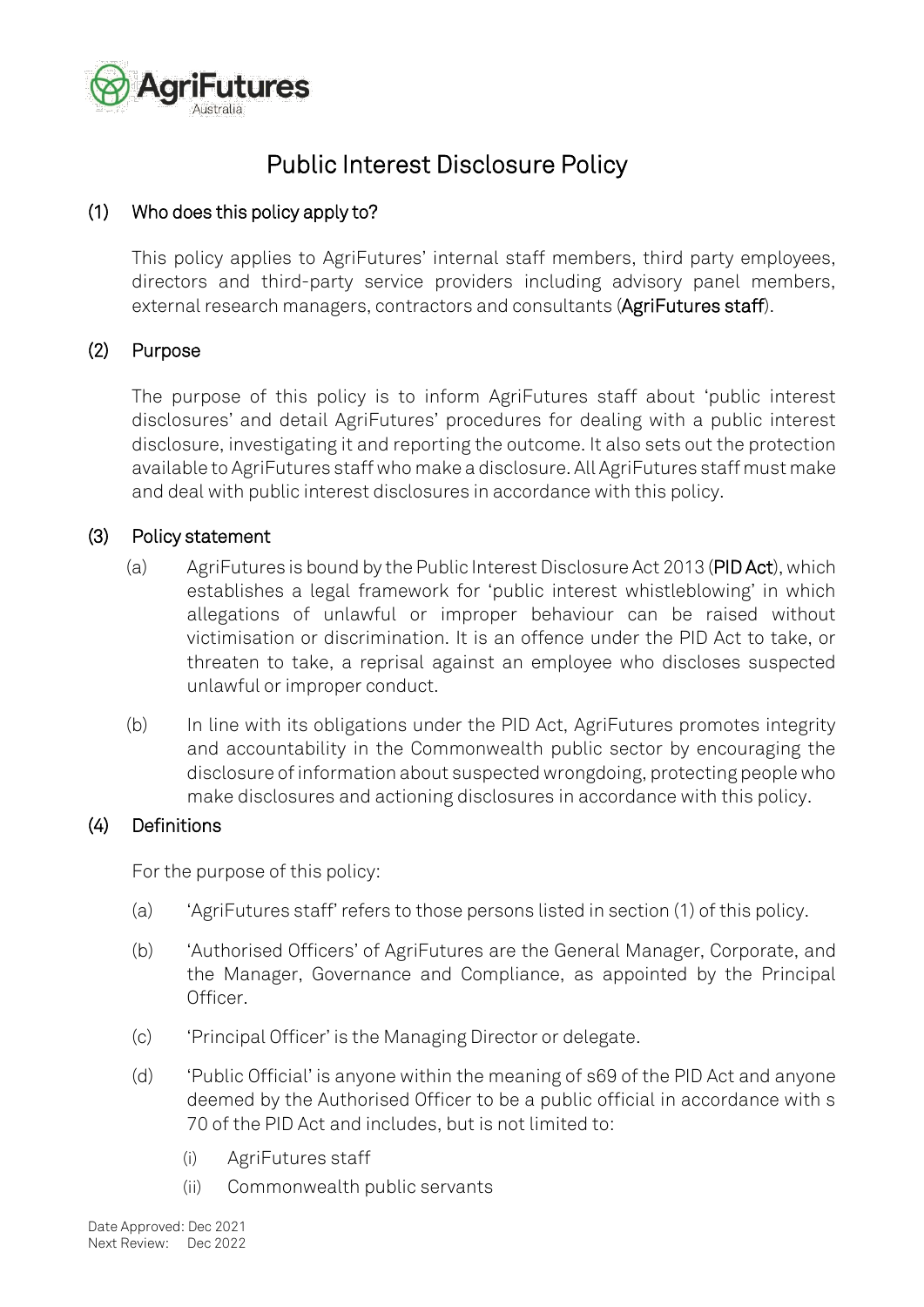

- (iii) members of the Defence Force and appointees of the Australian Federal Police
- (iv) statutory office holders or others who exercises powers under a Commonwealth law
- (v) individuals and organisations that provide goods or services under a Commonwealth contract and their officers or employees

### (5) What is a public interest disclosure?

- (a) A public interest disclosure may be an internal disclosure, an external or emergency disclosure or a legal practitioner disclosure (s26(1)).
- (b) An internal disclosure is a disclosure concerning information which shows, on reasonable grounds, '*disclosable conduct'* within an Australian Government agency or by a Public Official.
- (c) AgriFutures staff are encouraged to report any genuine concerns about suspected wrongdoing or unlawful behaviour which they believe may constitute 'disclosable conduct'.
- (d) Any AgriFutures staff can make a disclosure even if they are unsure about not whether the disclosure is a public interest disclosure. In these circumstances, the Authorised Officer, supervisor or manager will advise the discloser that the information disclosed may be considered a public interest disclosure and so the processes under the PID Act will have to be followed.

### Internal Disclosures

(e) What is 'disclosable conduct'?

Under s29 of the PID Act, '*disclosable conduct'* covers misconduct in the public sector including, but not limited to, conduct which:

- (i) contravenes Commonwealth, state or territory law or a foreign law that applies to the agency, official or service provider;
- (ii) perverts the course of justice;
- (iii) is illegal, corrupt or fraudulent;
- (iv) constitutes a maladministration, including conduct that is based on improper motives or is unreasonable, unjust, oppressive or negligent;
- (v) is an abuse of public trust;
- (vi) involves fabrication, falsification, plagiarism or deception relating to scientific research, or other misconduct in relation to scientific research, analysis or advice;
- (vii) wastes public funds or property;
- (viii) unreasonably endangers health and safety;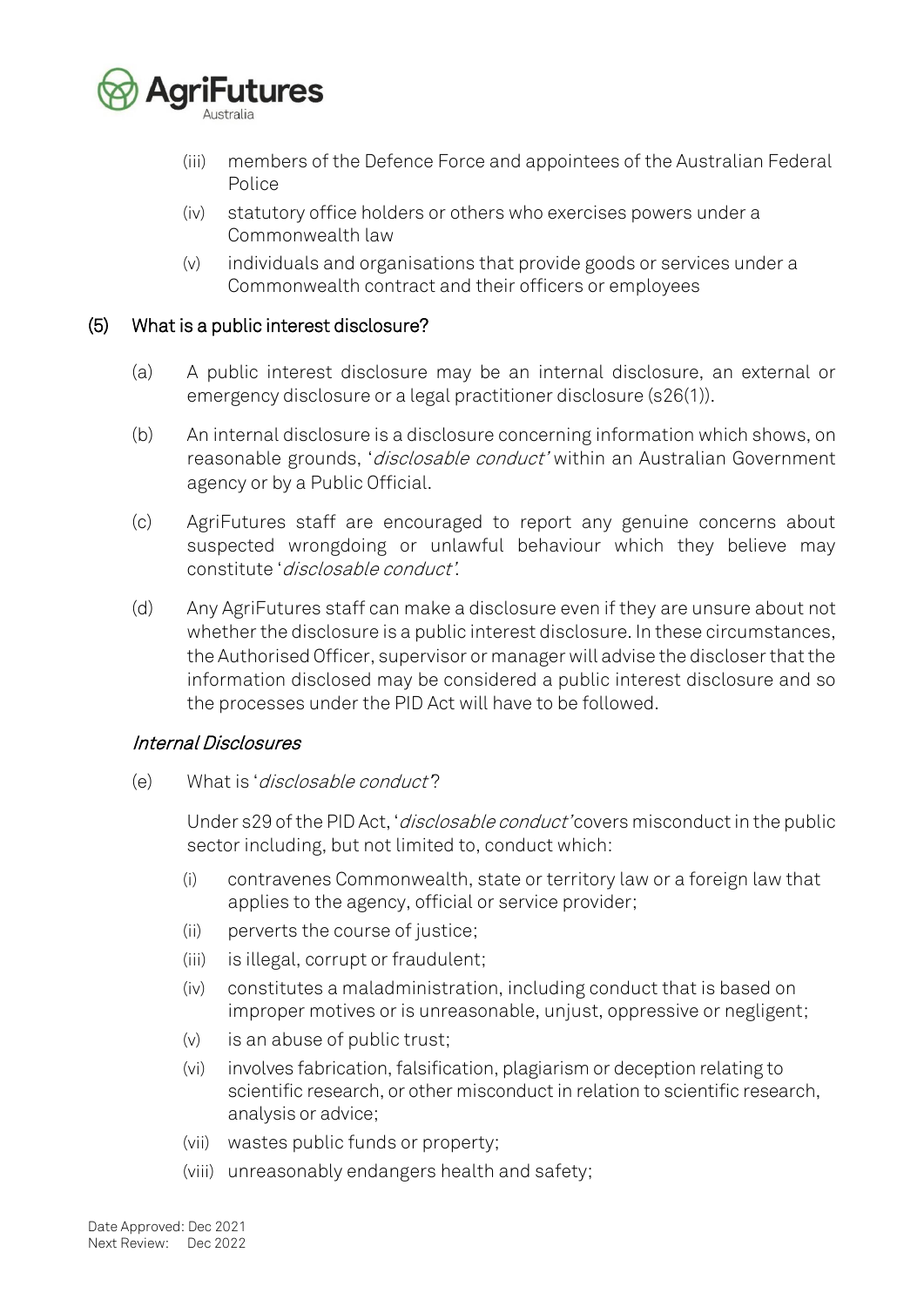

- (ix) endangers the environment; or
- (x) is by a Public Official involving an abuse of their position as a Public Official, or conduct that could give reasonable grounds for disciplinary action against them.
- (f) What is not 'disclosable conduct'?

'Disclosable conduct' does not cover:

- (i) instances where a person disagrees with:
	- 1. a government policy or proposed policy;
	- 2. actions or proposed actions by a Minister, the Speaker of the House of Representatives or the President of the Senate; or
	- 3. expenditure or proposed expenditure related to such policy or action;
- $(i)$  judicial conduct, that is, the conduct of judicial officers, the judicial functions of court staff, tribunal staff or tribunal members, or any other conduct related to a court or tribunal unless it is of an administrative nature and does not relate to matters before the court or tribunal;
- (iii) conduct of Members of Parliament but the departments of the Parliament and their employees are covered;
- (iv) the proper performance of the functions and proper exercise of the powers of an intelligence agency or its officials; or
- (v) conduct of a Public Officer that is wholly private and has no bearing on their position as a public official (but conduct by a Public Official is covered if it is in connection with their position as a Public Official).

### External, emergency and legal practitioner disclosures

- (a) In limited circumstances a disclosure may also be made:
	- (i) to a person or body outside of the government, such as the Commonwealth Ombudsman (Ombudsman) or an authorised officer of another agency – this is known as an external disclosure or emergency disclosure. An external disclosure must relate to a previous "internal disclosure" of the information that has not been adequately dealt with and an emergency disclosure relates to disclosures concerning a substantial and imminent danger to health or safety. Such disclosures must also satisfy a number of other requirements; or
	- (ii) to a legal practitioner for the purposes of getting advice about making one of the other forms of public interest disclosure.
- (b) It is anticipated that these disclosures will be rare. For further information on external, emergency and legal practitioner disclosures, refer to the section 'Who can a public interest disclosure be made to?' in the Agency Guide to the PID Act (found [here\)](https://www.ombudsman.gov.au/__data/assets/pdf_file/0020/37415/Agency_Guide_to_the_PID_Act_Version_2.pdf).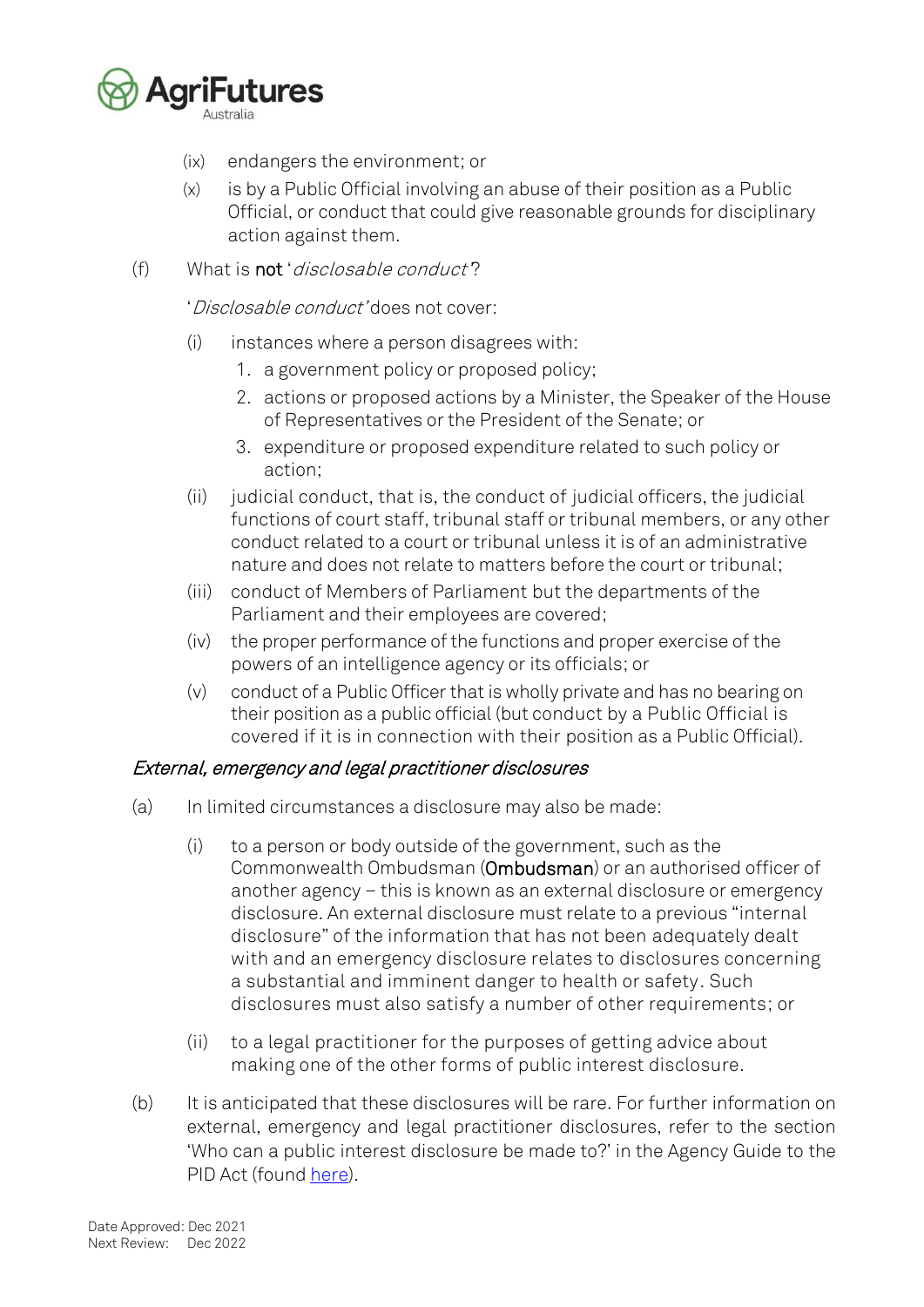

### (6) Who can make a disclosure?

To make a public interest disclosure, a person must be a current or former Public Official.

### <span id="page-3-0"></span>(7) Who can a disclosure be made to?

### Within AgriFutures

(a) To gain the protections available under the PID Act, a public interest disclosure must be made to an 'appropriate person' (s26). An appropriate person at AgriFutures is either the discloser's supervisor or manager, the Authorised Officer or the Principal Officer.

### Direct to the Commonwealth Ombudsman

- <span id="page-3-1"></span>(b) A person may choose instead to make a public interest disclosure directly to the Ombudsman via the following email address: [pid@ombudsman.gov.au,](mailto:pid@ombudsman.gov.au) if they believe on reasonable grounds that it would be appropriate for the Ombudsman to investigate.
- (c) The Ombudsman will investigate an internal disclosure if it considers that a special reasons exist to conduct an investigation. Otherwise, it will allocate the matter to the agency where the disclosable conduct is alleged to have occurred, or to a prescribed investigative agency with appropriate jurisdiction.
- (d) If the matter involves an intelligence agency or intelligence-related information, the disclosure must be made to an authorised officer of an intelligence agency or to IGIS. For further information, referto the section 'Who can a public interest disclosure be made to?' in the Agency Guide to the PID Act (found [here\)](https://www.ombudsman.gov.au/__data/assets/pdf_file/0020/37415/Agency_Guide_to_the_PID_Act_Version_2.pdf).

### To other agencies

(e) A public interest disclosure may be made to the agency, or authorised officer of the agency, to which the discloser last belonged if the information relates to that agency.

### (8) Rights of the discloser

### **Confidentiality**

(a) Disclosers do not have to identify themselves and may remain anonymous (s 28(2)). Alternatively, disclosers may use a pseudonym throughout the PID process.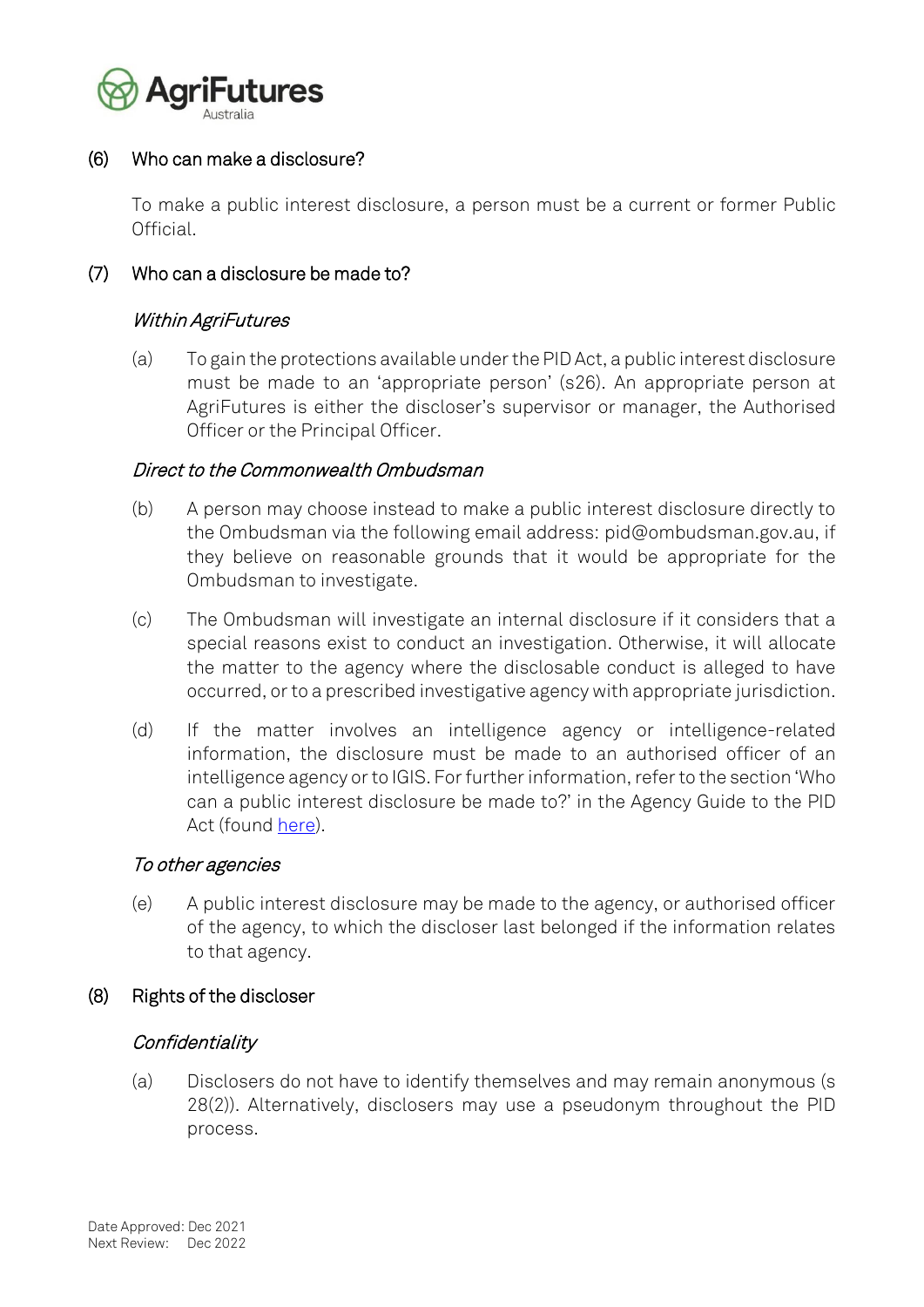

# Protection from reprisal

- (b) AgriFutures staff who make a public interest disclosure under the PID Act must be protected from reprisal in the following ways:
	- (i) immunity from any civil, criminal or administrative liability (including disciplinary action) for making the public interest disclosure; and
	- (ii) no contractual or other remedy may be enforced, and no contractual or other right may be exercised, against the individual on the basis of the public interest disclosure.
- (c) In the event that reprisals are taken, compensation, injunctions, reinstatement, apology or a combination of these remedies may be available.

### (9) Responsibilities of the discloser

- (a) A person who makes a public interest disclosure:
	- (i) must not discuss the details of the disclosure with anyone who does not need to know. Discussions with those people will not be covered by the protections in the PID Act;
	- (ii) anonymously must not identify themselves at any stage to anyone, including the Authorised Officer who receives the disclosure;
	- (iii) must be discreet about the fact that they have made a public interest disclosure, the information in their disclosure and any information that would identify someone they allege has acted wrongly; and
	- (iv) must be prepared to provide further information to help the investigator, as this will often be required. Under the PID Act, all AgriFutures staff must use their best endeavours to assist in any investigation.

# (10) Procedure for making a disclosure

- (a) There is no formal process prescribed for the making of a public interest disclosure. AgriFutures staff are encouraged to contact the Authorised Officer if they wish to make a public interest disclosure. A disclosure may also be made to the person's supervisor or manager, however, supervisors will need to notify the Authorised Officer of the disclosure.
- (b) A disclosure can be made orally (either in person or by telephone) or in writing (including email). If a person making a disclosure wishes to remain anonymous, they do not have to identify themselves (for example, they can use an email address from which the person's identity cannot be determined).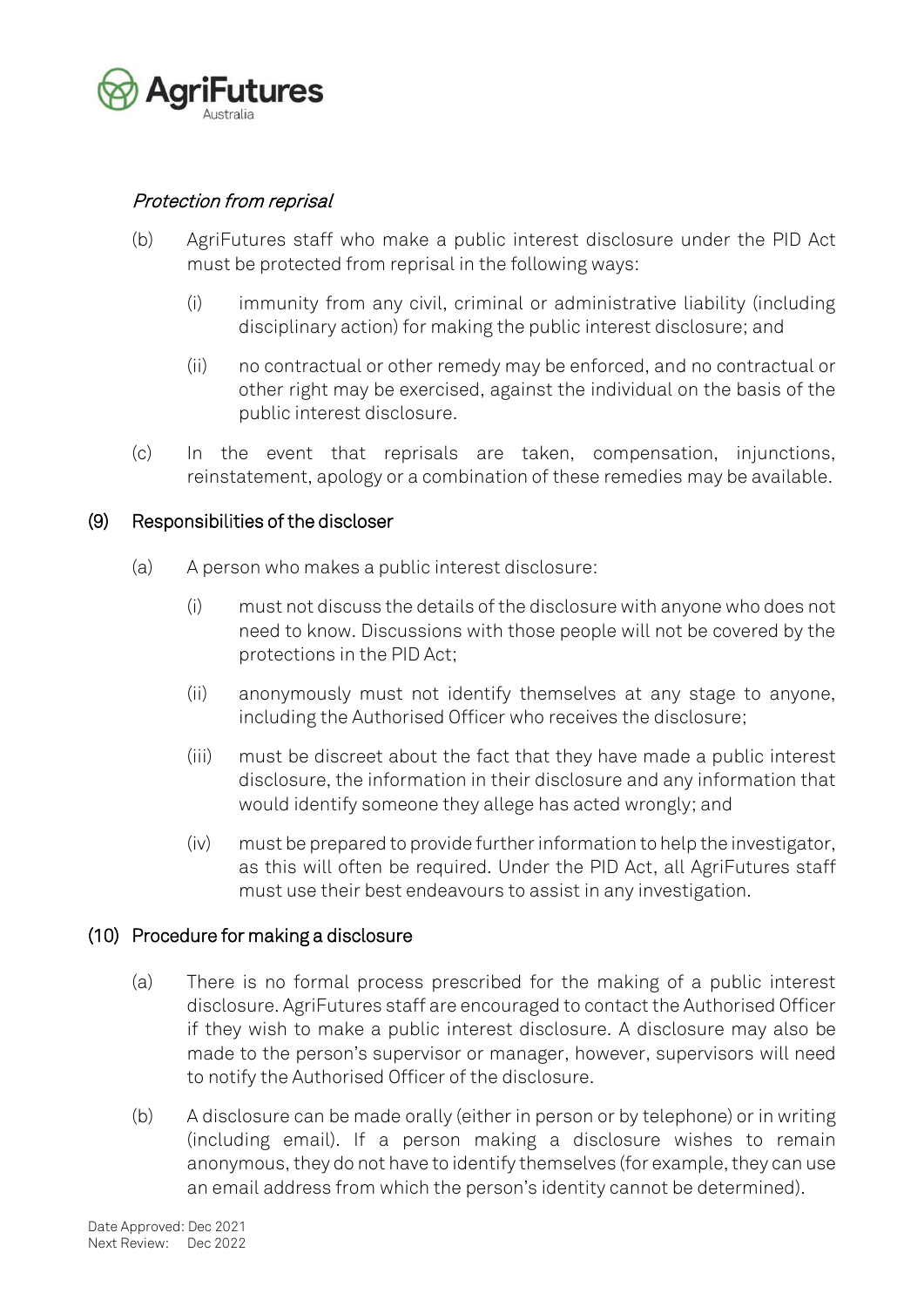

- (c) The AgriFutures' website has a designated email address for staff or other officers to lodge a disclosure. The email address is [pid@agrifutures.com.au.](mailto:pid@agrifutures.com.au) This email address is only accessible by the Authorised Officer and the Managing Director.
- (d) The information disclosed should be sufficiently detailed so as to enable the Authorised Officer to make an assessment of whether it is a public interest disclosure.
- (e) A list of Authorised Officers is available on the Intranet at <http://intranet/Pages/Public-Interest-Disclosures.aspx>
- (f) If the public interest disclosure is in relation to the conduct of the Principal Officer, the Authorised Officer or member(s) of the Board, the disclosure should be directed to the Ombudsman (see paragraph [\(7\)](#page-3-0)[\(b\)](#page-3-1) above).

# (11) Procedure for handling a public interest disclosure

- (a) If the public interest disclosure is made to a supervisor or manager, they must refer the disclosure to the Authorised Officer.
- (b) Once a disclosure is received, the Authorised Officer must:
	- (i) promptly examine the information and decide whether it is an internal disclosure under the PID Act and if it is determined that the disclosure:
		- 1. is not an internal disclosure, the discloser should be notified and appropriate records kept; or
		- 2. is an internal disclosure, the Authorised Officer must allocate the disclosure to the Principal Officer for handling within 14 days of receiving it, unless an exception applies. The Authorised Officer may contact the discloser for further information prior to making the decision to allocate.

If the information relates to another agency, the Authorised Officer may allocate the public interest disclosure to that other agency for investigation. In this event, the Authorised Officer must notify the discloser, the principal officer of the other agency and the Ombudsman.

For further information on allocations, refer to the section 'Allocation under the Act' in the Agency Guide to the PID Act (found [here\)](https://www.ombudsman.gov.au/__data/assets/pdf_file/0020/37415/Agency_Guide_to_the_PID_Act_Version_2.pdf) and the flowchart in Attachment 1;

(ii) if the disclosure is verbal, make a written record of the information disclosed;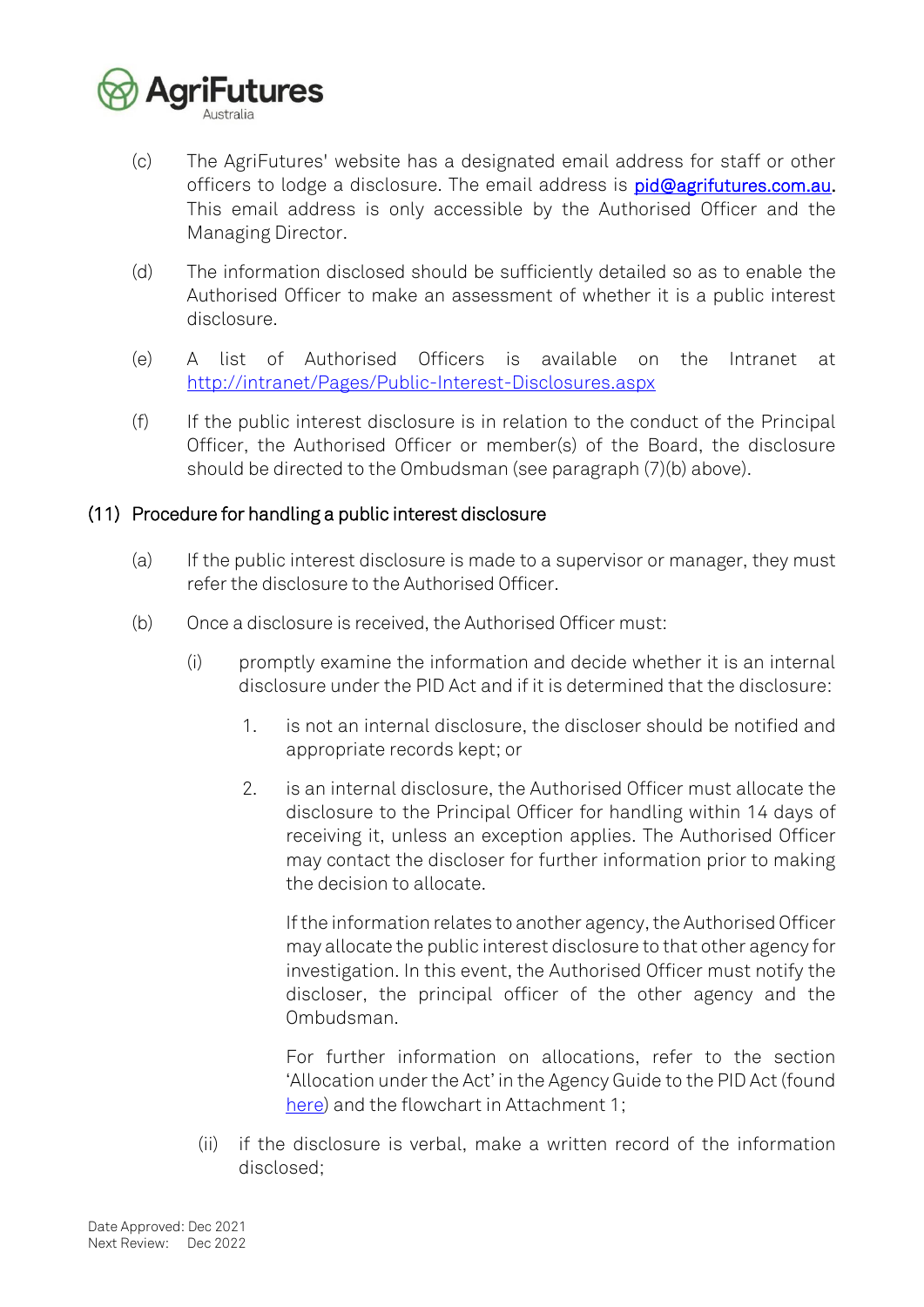

- (iii) advise the discloser:
	- 1. that the information provided may be considered a public interest disclosure under the PID Act and that are they obliged to pass the information on to the Principal Officer for investigation;
	- 2. of protections from reprisals, in relation to the disclosure of the disclosable conduct, available to them under the PID Act;
	- 3. that the PID Act has strict provisions around who is to have access to the information the discloser has provided, and that such access will be limited to the Authorised Officer and the Principal Officer; and
	- 4. what the PID Act requires in order for the disclosure to be an internal disclosure;
- (iv) confirm with the discloser the nature of the information, and obtain the discloser's consent to provide their details to the Principal Officer.
- (c) Once an Authorised Officer has allocated a public interest disclosure, the Authorised Officer must:
	- (i) advise the Ombudsman that a public interest disclosure has been made using the form in Attachment 2 (Notification of Allocation) and keep appropriate records; and
	- (ii) assess the risk of reprisals and possible actions to be taken to protect the discloser with regard to these risks.
- (d) The Principal Officer must:
	- (i) if required, contact the discloser for further information to assist in the investigation of the matter;
	- (ii) as soon as reasonably practicable after the matter is allocated to them, inform the discloser that they are required to investigate the disclosure and the estimated length of the investigation;
	- (iii) investigate the disclosure and complete it within 90 days of the disclosure being allocated. The investigation must comply with the PID standards (s74). The Principal Officer may decide not to investigate the disclosure, or to stop investigating it, if one of the grounds in s48 of the PID Act applies, in which case the discloser must be notified in writing and the decision recorded using the form in Attachment 3 (Notification Not to Proceed with an Investigation) and forwarded to the Ombudsman; and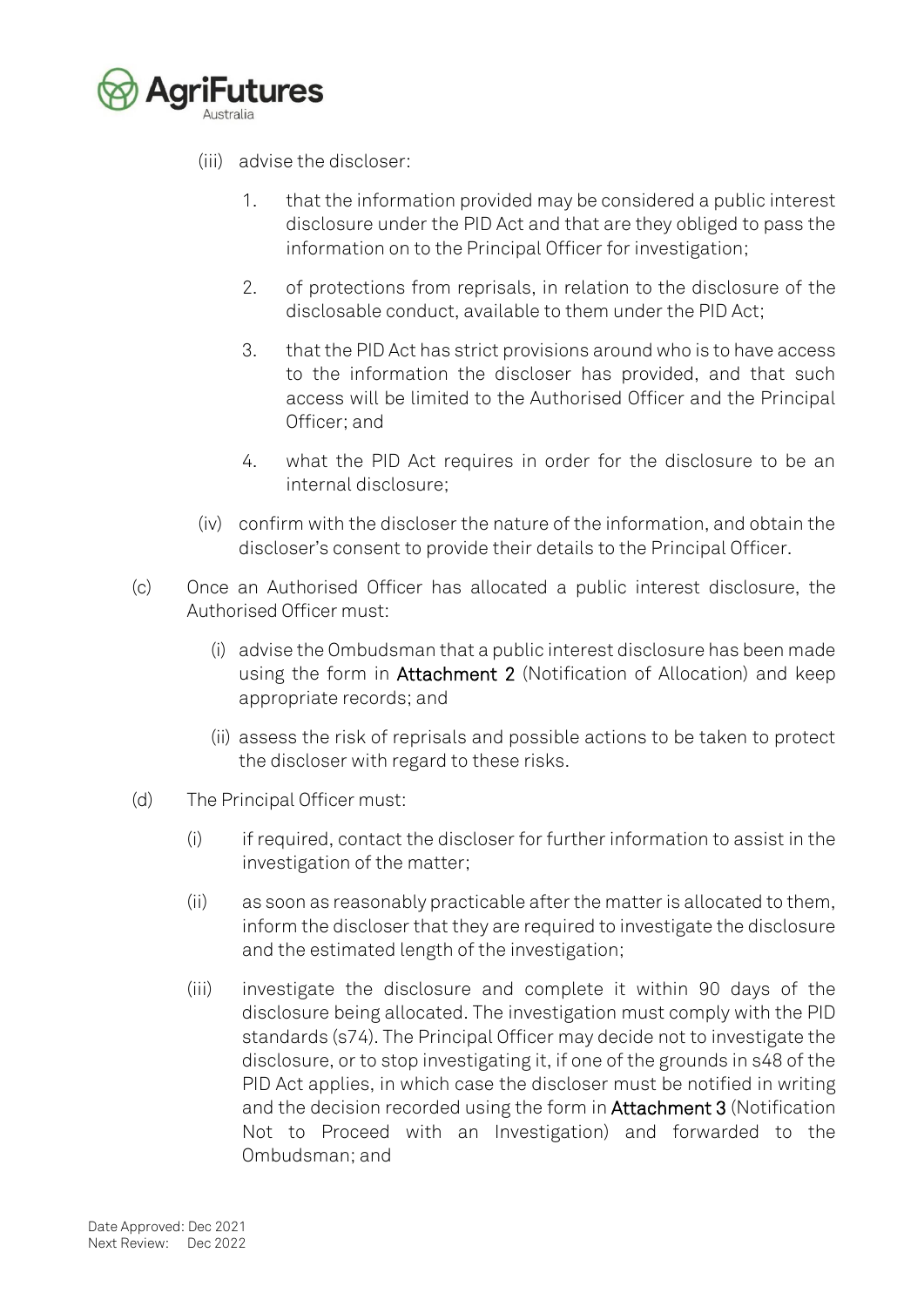

(iv) on completion of the investigation, prepare a written report of the investigation setting out:

- 1. the matters considered during the investigation;
- 2. the duration of the investigation;
- 3. the findings (if any);
- 4. the action (if any) that has been, is being, or is recommended to be, taken; and
- 5. any claims made about, and any evidence of, detrimental action taken against the discloser, and the agency's response to those claims and that evidence.
- (v) give a copy of the report to the discloser within a reasonable time.
- (e) A person who receives and investigates a public interest disclosure that is, a supervisor, an Authorised Officer or Principal Officer must identify whether the disclosure is an anonymous disclosure (e.g. from an email address from which the person's identity cannot be determined) and, if so, treat it as an anonymous disclosure. They must not reveal the discloser's identity during, or after, the public interest disclosure process without the discloser's consent.
- (f) The procedure for handling public interest disclosures is summarised in the flow chart in Attachment 1. For more information on the examination and investigation process, refer to the Agency Guide to the PID Act (found [here\)](https://www.ombudsman.gov.au/__data/assets/pdf_file/0020/37415/Agency_Guide_to_the_PID_Act_Version_2.pdf).

# (12) Request for Extension

If required, AgriFutures may seek an extension of time from the Ombudsman to complete their investigation using the form in Attachment 4 (Request for an Extension of Time). The request must be made no later than 21 days prior to the expiry of the investigation completion date. Forms must be forwarded to the following email address: [PID@ombudsman.gov.au.](mailto:_PID@ombudsman.gov.au)

# (13) Withdrawing a Public Interest Disclosure

A discloser cannot withdraw a public interest disclosure. Once a public interest disclosure has been made, even in circumstances where the discloser did not know, or did not intend, it to be a public interest disclosure, it must be dealt with in accordance with the PID Act.

# (14) Legislation and additional Resources

- (a) Public Interest Disclosure Act 2013 (accessibl[e here\)](https://www.legislation.gov.au/Details/C2019C00026)
- (b) Public Interest Disclosure Standard 2013 (accessibl[e here\)](https://www.legislation.gov.au/Details/F2014C00919)
- (c) Commonwealth Ombudsman's website (accessible [here\)](https://www.ombudsman.gov.au/Our-responsibilities/making-a-disclosure)

Date Approved: Dec 2021 Next Review: Dec 2022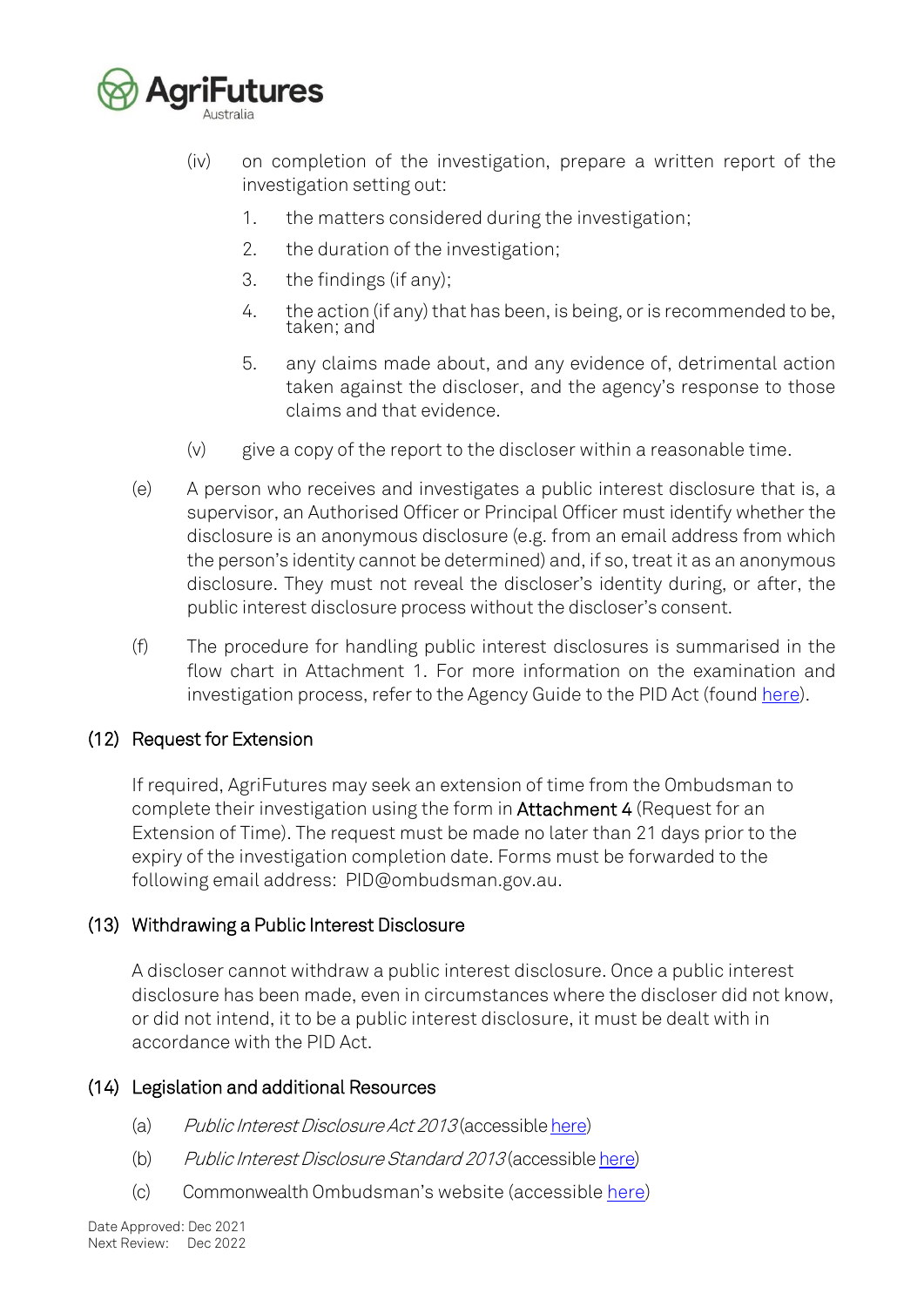

(d) Information sheets:

• Agency Guide to the Public Interest Disclosure Act 2013, Version 2 – April 2016 (found [here\)](https://www.ombudsman.gov.au/__data/assets/pdf_file/0020/37415/Agency_Guide_to_the_PID_Act_Version_2.pdf)

• How to make a public interest disclosure (found [here\)](https://www.ombudsman.gov.au/__data/assets/pdf_file/0030/29874/ombudsman_how_to_make_a_pid_final.pdf)

• Responsibilities of principal officers of Commonwealth agencies (found [here\)](https://www.ombudsman.gov.au/__data/assets/pdf_file/0025/29527/ombudsman_pid_fact_sheetc.pdf)

• The role of authorised officers (foun[d here\)](https://www.ombudsman.gov.au/__data/assets/pdf_file/0014/28013/role_of_authorised_officers.pdf)

### (15) Associated Forms

Attachment 2: Notification of Allocation Form

Attachment 3: Notification of Decision not to Investigate Form

Attachment 4: Request for Extension of Time Form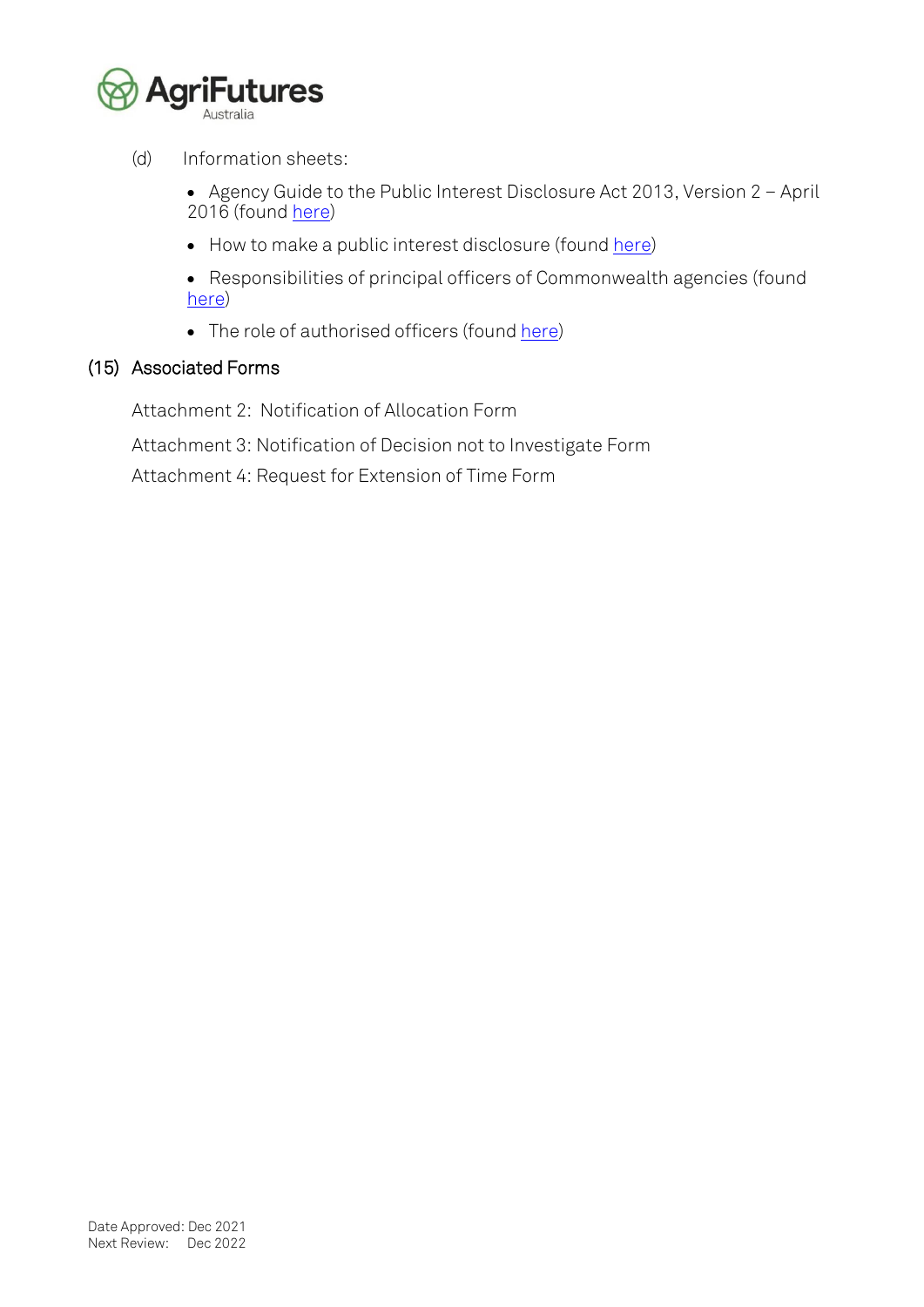

# Attachment 1 - Flow Chart

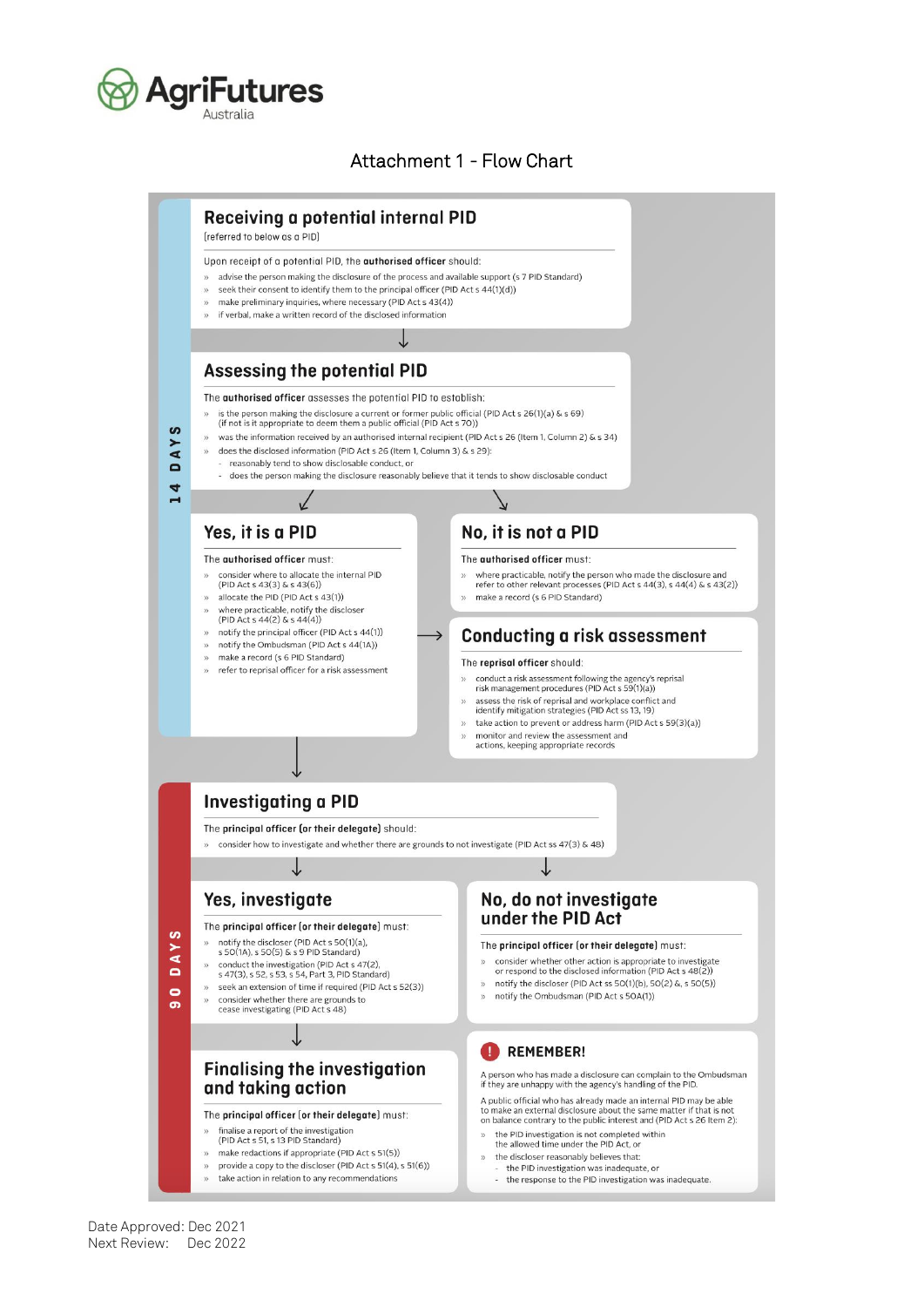

#### Attachment 2 - Notification of Allocation

Under the Public Interest Disclosure Act 2013 the Commonwealth Ombudsman, or IGIS if the information relates to an intelligence agency, must be notified when an agency has allocated a disclosure (s 44(1A). In accordance with s 43(5) an authorised officer of the agency must use his or her best endeavours to decide the allocation within 14 days after the disclosure is made.

Notification forms should be completed and provided to the Ombudsman (unless it relates to an intelligence agency) within 10 working days, or as soon as reasonably practicable, of the allocation. Forms are to be forwarded to the following email [address:](ftp://address:_PID@ombudsman.gov.au/) PID@ombudsman.gov.au.

The discloser's name and contact details must only be provided to the Ombudsman where the discloser has consented to the information being provided (s 44(1)(d)).

| Receiving agency                      |                                                        |
|---------------------------------------|--------------------------------------------------------|
| Your reference number                 |                                                        |
| Date disclosure received              | <i>{Date disclosure made to</i><br>authorised officer} |
| Allocation date                       | Click here to enter a date.                            |
| Accepting agency                      | {Agency to which the<br>disclosure was allocated}      |
| Accepting agency's reference number   |                                                        |
| Who was the disclosure first made to? | Choose an item.                                        |

#### Agency information

#### Discloser's details

Is the discloser anonymous - Choose an item. Has consent been granted to provide details - Choose an item.

| Name                                                             |                             |
|------------------------------------------------------------------|-----------------------------|
| Address                                                          |                             |
| Contact number                                                   |                             |
| Email address                                                    |                             |
| Status of discloser                                              | Choose an item.             |
| Date discloser informed of the allocation<br>decision (optional) | Click here to enter a date. |

#### Disclosed Information

| Nature of disclosure 1           | Choose an item.                                           |
|----------------------------------|-----------------------------------------------------------|
| Nature of disclosure 2           | Choose an item.                                           |
| Details of information disclosed | {Provide a brief summary of<br>the information disclosed} |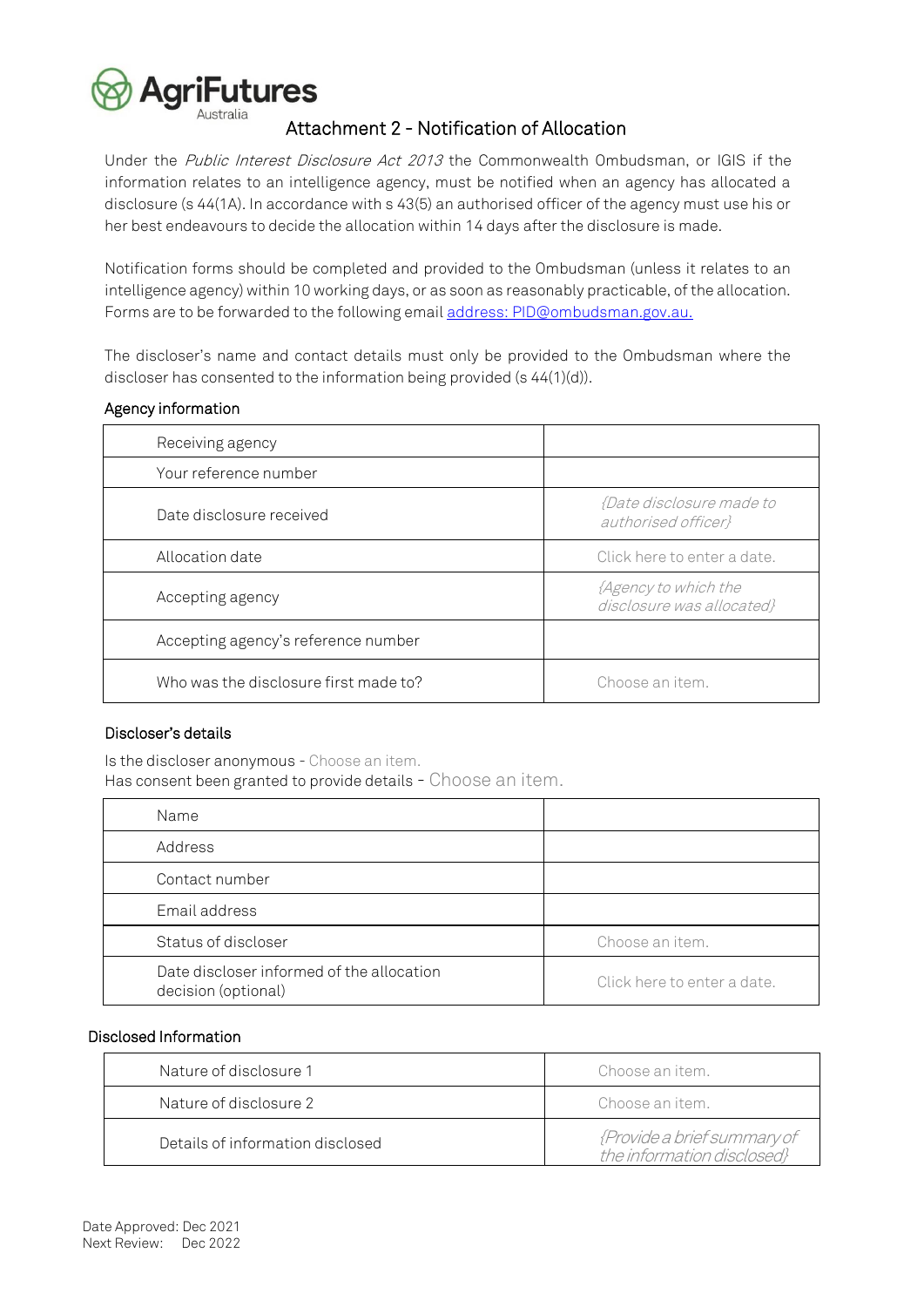

# Attachment 3 - Notification of decision not to investigate

Under the Public Interest Disclosure Act 2013 the Commonwealth Ombudsman, or IGIS if the information relates to an intelligence agency (s 50A(2)), must be notified with reasons when an agency has decided to not investigate a disclosure or not investigate further (s 50A(1)).

Notification forms should be completed and provided to the Ombudsman (unless it relates to an intelligence agency) within 10 working days, or as soon as reasonably practicable, of the decision to not investigate a disclosure or not investigate further. Forms are to be forwarded to the following email address: [PID@ombudsman.gov.au.](mailto:PID@ombudsman.gov.au)

#### Agency Information

#### Reasons to not Investigate or not Investigate Further

| Agency                    |                             |
|---------------------------|-----------------------------|
| Your reference number     |                             |
| Date disclosure allocated | Click here to enter a date. |
| Decision date             | Click here to enter a date. |

| Had investigation commenced                                                                     | Choose an item.                                                                                |
|-------------------------------------------------------------------------------------------------|------------------------------------------------------------------------------------------------|
| Reason for decision to not investigate or<br>not investigate further 1                          | Choose an item.                                                                                |
| Reason for decision to not investigate or<br>not investigate further 2                          | Choose an item.                                                                                |
| Details of decision                                                                             | {Provide a brief summary of the decision}                                                      |
| Date discloser informed of the decision<br>(optional for agencies to complete this<br>question) | {Or indicate if there is no way of<br>contacting the discloser}<br>Click here to enter a date. |